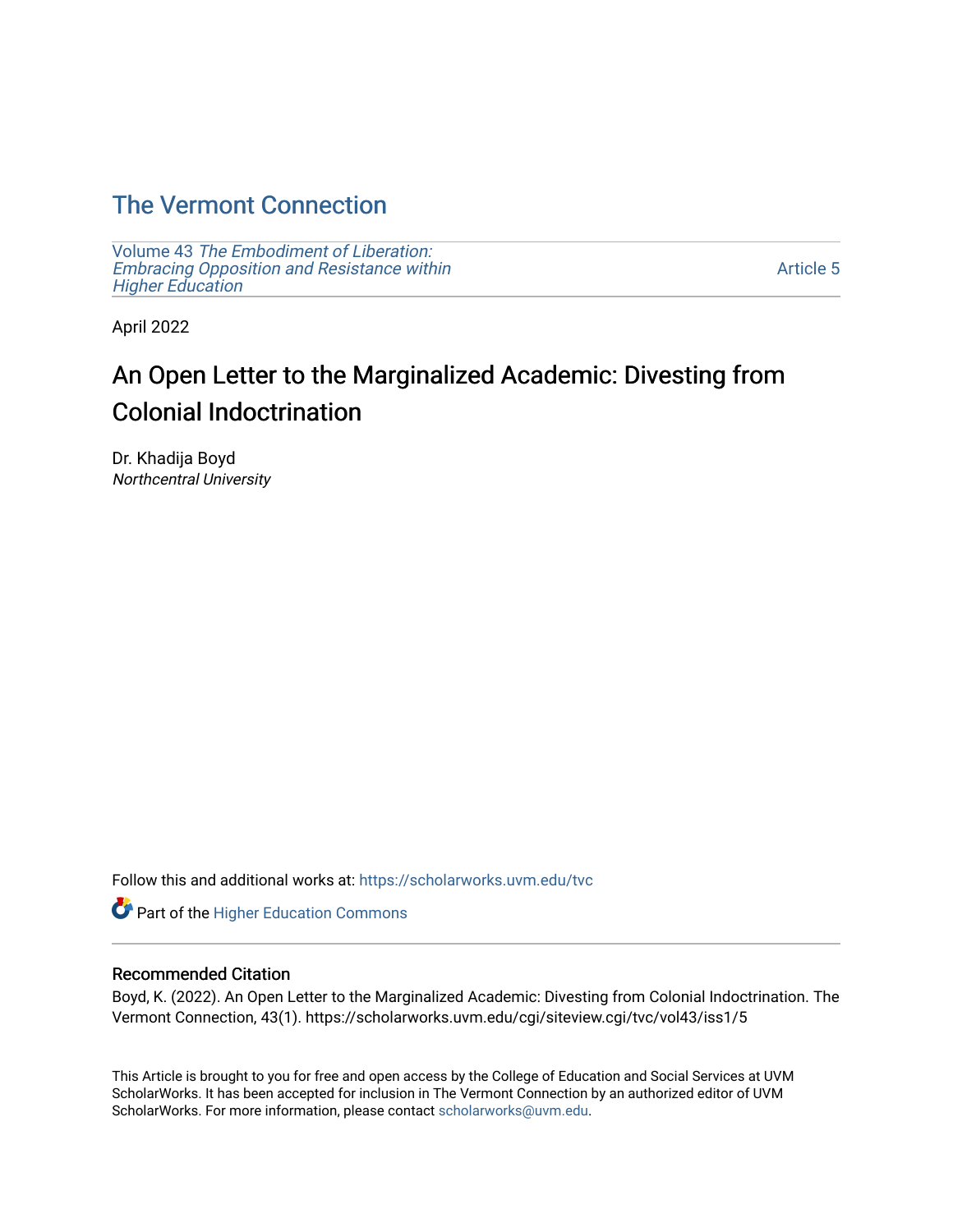### An Open Letter to the Marginalized Academic: Divesting from Colonial Indoctrination

Dr. Khadija Boyd

*Paulo Freire (1970) stated, "In order for the oppressed to be able to wage the struggle for their liberation, they must perceive the reality of oppression not as a closed world* !*om which there is no exit, but as a limiting situation which they can transform." Academia has historically been evoked by a white, male, heteronormative* !*amework that has limited the space for opposing identities to be marginalized through policies, organizational culture, and social imagery. Although liberation is not a notion employed in academia, assimilation, obedience, and domination serve as the protagonist embedded in the optics within these institions, o*%*en praising the marginalized for how much abuse they can endure under the guise of academic rigor and resiliency. Not only is this violent, it is corrosive and dehumanizing.* \$*is open letter will serve as a motivational tool to combat and resist an oppressive system and illuminate the liberatory processes in multiple contexts. Also, ground the idea of liberation in concrete circumstances that demonstrate power and strength in the ongoing praxis and long-awaited triumph over the oppressor and the systems that they employ.*

*Keywords*: diversity, education, inclusion, liberation, oppression, resistance

There is a value placed on higher education since education progresses society and expands culture (Spiel et al., 2018). However, despite its importance, students, faculty, and staff, due to their differing identities, are still navigating through uncomfortable academic spaces because academic success can be

*Dr. Khadija Boyd is a retired United States Army Sta*" *Sergeant combat veteran. She received her Ph.D. in Organizational Leadership* !*om Northcentral University in 2020. Her research and previous publications focus on race and gender discrimination in the military identi*&*ed as military colorblindness and military gestational loathing. She is currently an Associate Editor and Section Editor for the Journal of Veterans Studies.*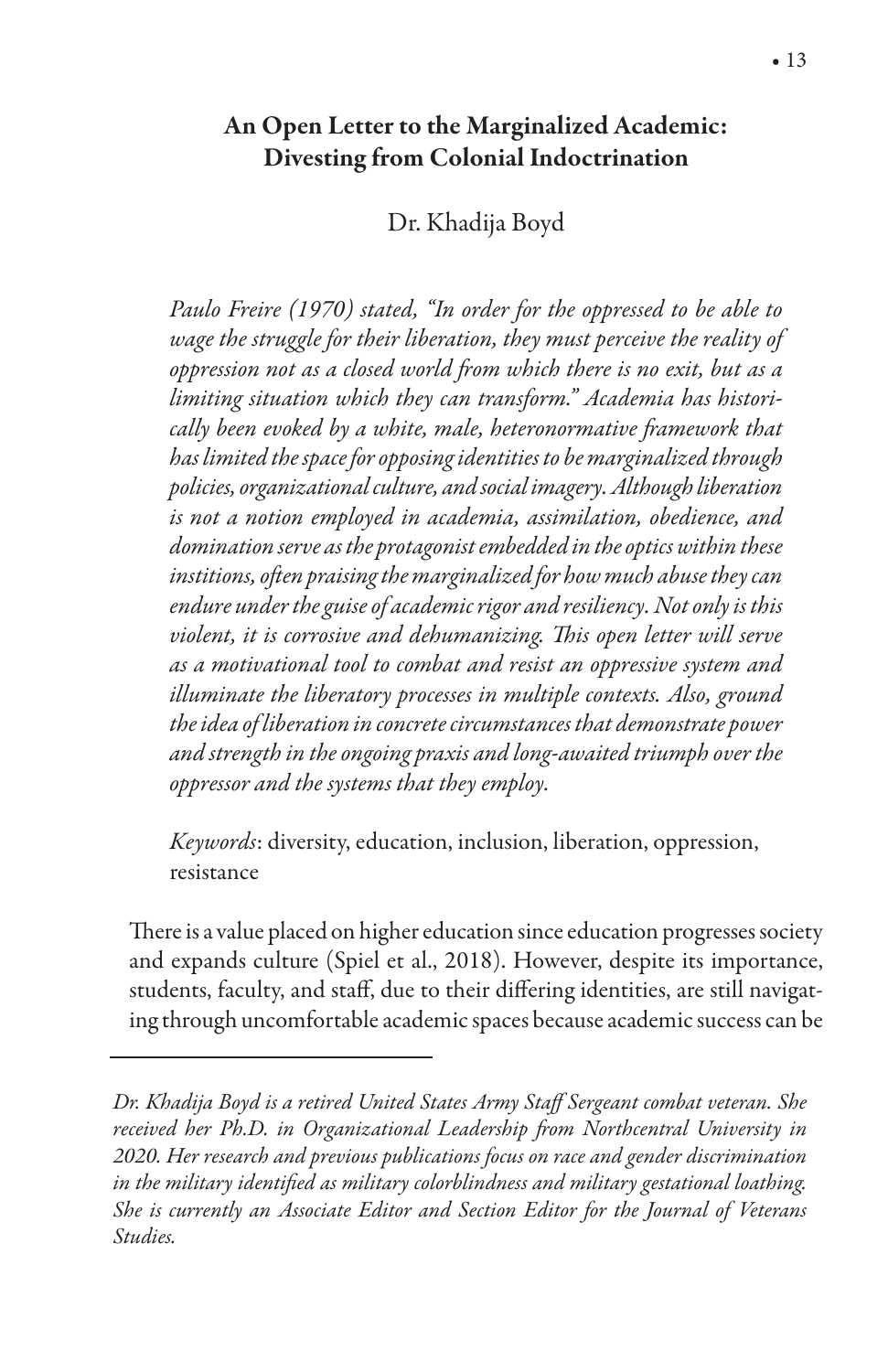difficult to obtain when not pursued by a white, able-bodied, cis-gendered, heterosexual, English-speaking American male. Therefore, the education used to develop society and its culture remains firmly rooted in Americanism, heteropatriarchy, and white supremacy. Amid the increasingly large amounts of publicized acts of discrimination in academia, little to nothing is done to deconstruct the idolized "ivory tower" that pushes assimilation, which remains biased, #awed, and unjust for outliers of the preferred academic prototype. As more and more academics reject assimilation to American mainstream culture, which is epitomized as white (Boyd, 2021; Steele, 1992), we begin to see more faces and hear more voices of those who have been marginalized entering an ongoing revolution driven by the influence of a myriad of identities who have the power to pursue change.

Academia is subsequently the offspring of Eurocentrism (Hatt, 2016), and for far too long, the marginalized have been confined to its ignorance by limiting the possibility of reaching their full potential and becoming so accustomed to oppression that even when they succeed in these spaces, they are led to believe that they are failing. Also, despite modernity, Eurocentrism excludes and creates barriers for differing identities with an oppressive culture, making it difficult for marginalized academics to live centered in their identity. For centuries, the social hierarchies within humanism that have been governed by colonialism have historically evoked a white, male, hetero-normative framework that has tightly controlled academic spaces by permitting the continuous oppression of alternate identities through policies, organizational culture, and stratifications of social imagery. This tactic groups the marginalized into small descriptive boxes that reject and ignore the existence of their identity and separate the marginalized from a position that allows them the ability to impugn their alleged inferiority. Furthermore, assimilation, domination, and obedience serve as the protagonist embedded in the academic culture's optics, often praising the marginalized for how much abuse they can endure under the guise of academic rigor and resiliency. Not only is this violent, it is corrosive and dehumanizing.

As the marginalized navigate through academia to find a space of belonging, the socially generated problematic nature of social hierarchies includes, but is not limited to, the experience of racial, ethnic, sexual, able-bodiedism, gender, and gender projection ("tom-boy" or "effeminate") forms of oppression. The nuance in which these intersecting variables are more socially constructed than personally constructed creates an inescapable determinant from oppression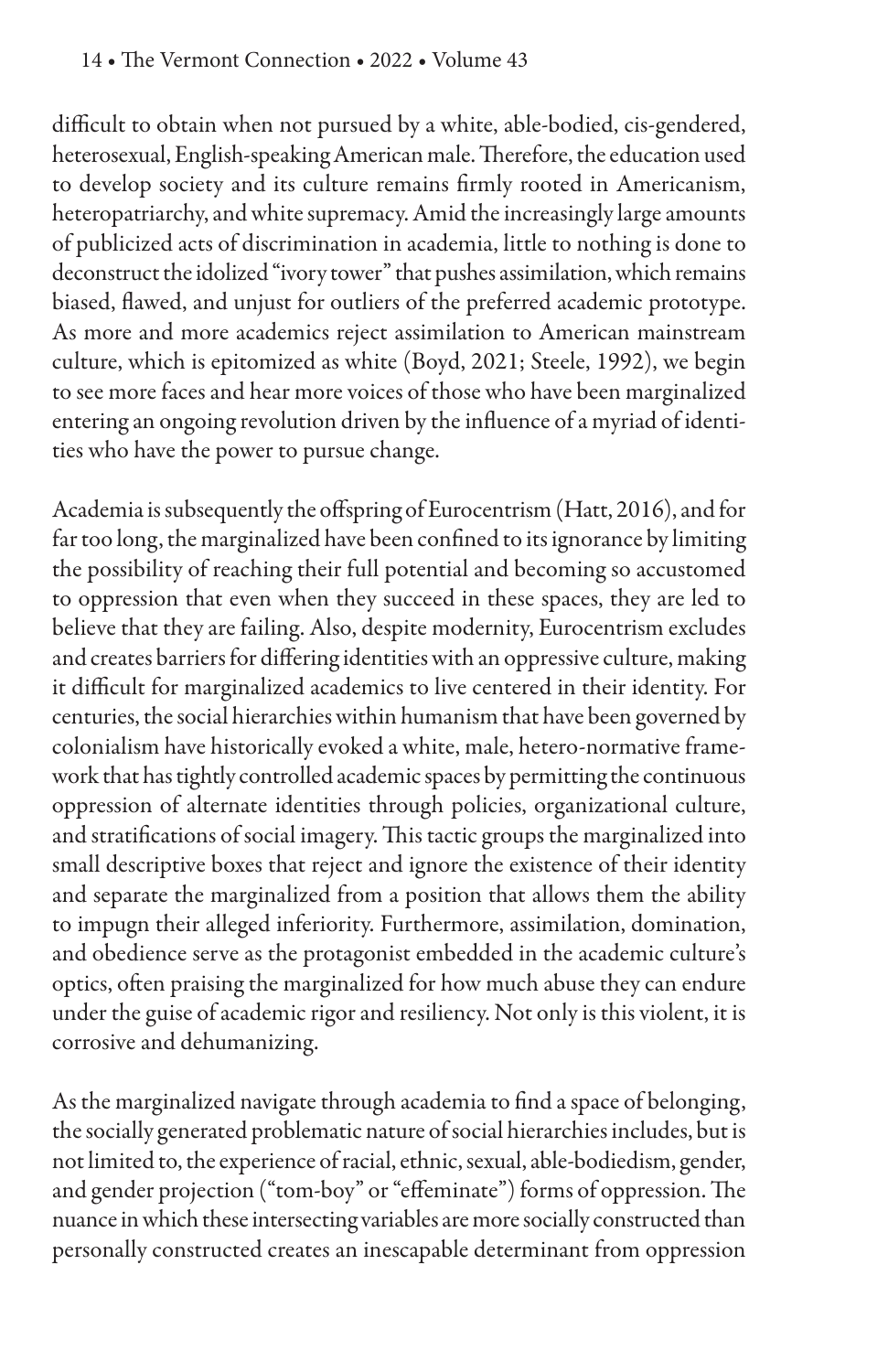that can block liberation from coming to fruition. The myriad of identities that target the marginalized have been judged, ridiculed, shamed, lived through never-ending nightmares of hatred, and denied the right to openly exist within academic institutions that have continually reinforced the idea that they do not meet the narrow criteria of belonging. At the same time, the institutional notion and falsehoods of diversity, equity, and inclusion statements bring the disillusionment of safety and equality. However, the marginalization of identities cannot be resolved by proclamations of diversity, equity, and inclusion by the voice of imperialist authorities that force assimilation and refuse to reorganize and include the voices of the marginalized. No, in this context, diversity, equity, and inclusion are just the white man's burden repackaged and transformed into new ideologies that preserve heteropatriarchy, white supremacy, and the romanticized conception of the "well-intentioned."

 Higher education implies that sameness guarantees equality. Under these homogeneous parameters, replicating certain traits, skills, specific ways of thinking, and presenting oneself, which is categorized as agreeable or compliant, can be achieved by colonizing one's mind and whitewashing one's identity (Boyd, 2021; Steele, 1992). The oppressor desires this response and requires the internal suppression of one's identity to force the marginalized into the parameters of their comfort. This comfort comes from dictating how a person looks, speaks, and whom they love to be more palatable to them. The cycle of marginalization insists that the oppressed play a role in their oppression by shaping their cognition into blaming other variables, such as themselves, for the existence of said oppression so that they, the oppressor, may come in and save them. These actions create the identifiable pattern of the white savior industrial complex and the underlying belief that marginalized groups do not have the skills to help themselves (Maurantonio, 2017). However, do not be fooled by the white savior. Like disease mongering, the white savior will create the sickness and then sell the cure creating a codependence that keeps liberation out of the marginalized grasp. The white savior will scream revolution with the marginalized in the morning, then write violent policies to further oppress them by afternoon (Aronson, 2017), solidifying their sense of entitlement and omnipotence over the marginalized and creating a vantage point of perceived superiority.

This harmful indoctrination has created a socialization process that has taught and shaped an internalized position in the oppression structure that wards off any idea of liberation or critical transformation that threatens the founda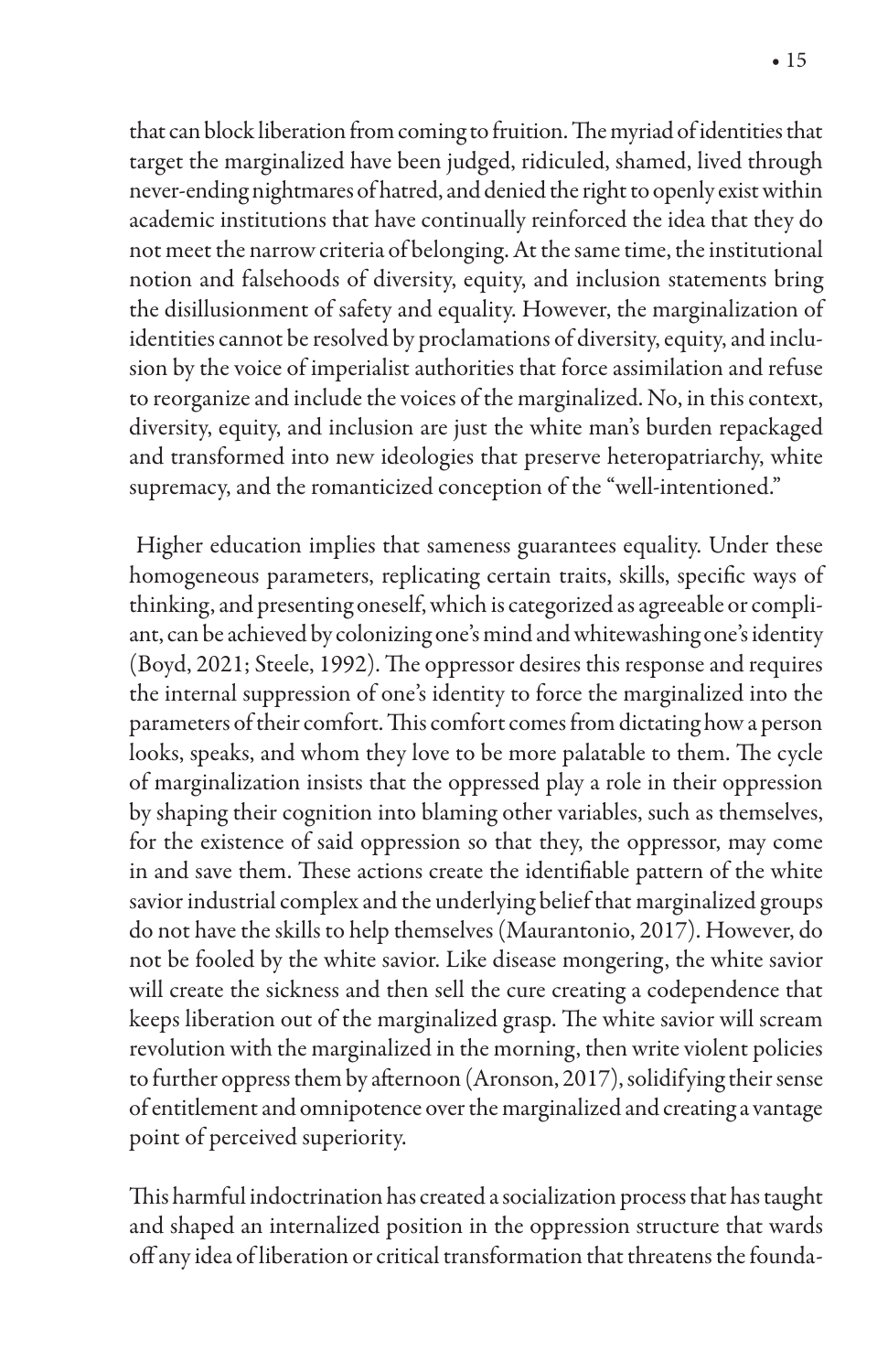tion of Americanism, heteropatriarchy, and white supremacy. Although the marginalized have historically revolted against oppressive systems, even on the brink of defeat, the oppressor will conflate their delusions of colonial solipsism to seek empathy for their actions because colonialism always presents itself from the epistemic position of correctness, decency, and morality. Regardless of their intent, the paradigm of colonial indoctrination and other forms of oppression and violence must be rejected as the natural order (Boyd, 2021). As more and more marginalized are becoming their authentic selves, they are discovering that liberation is the way out of oppression. Liberation is the way to free the body from tension, the mind from discriminatory-related anxiety, and beliefs of mediocrity. However, liberation is a transformative experience and will not be given to the marginalized by the oppressor. No, liberation must be fought for, walked toward with feet that never tire because the oppressor depends on the marginalized physical exhaustion, depleted mental health, cognitive dissonance, and belief that the structure of colonialism is the only acceptable way of living.

First, one must truly understand the damage of colonial indoctrination because the oppressor will demonize any attempt at liberation. By manipulating history and filling one's consciousness with lies, the oppressor would lead the marginalized to believe that they are powerless and must accept the options they provide. Tuh! Those who have been marginalized have power and the marginalized identity is not a currency of never-ending worthlessness. Their identity is their power when they rebuff the shame, restrictive gaze, and the indoctrinated internalized indignity of who they are. Once this happens, the systems created to oppress them will collapse. The marginalized must know that the work that will have to be put forward to seek liberation is grounded in self-awareness, clarity, and confidence so that they may openly celebrate themselves to one day shape a world that will not only be free of colonialism but so that they may exist in alignment with their authenticity.

Paulo Freire (1970) stated, "In order for the oppressed to be able to wage the struggle for their liberation, they must perceive the reality of oppression not as a closed world from which there is no exit, but as a limiting situation which they can transform." Therefore, owning one's identity proudly in a space where it has been scorned is a profound act of resistance. When the lines that define and shape an individual refuse to be neat, coming to terms with one's identity challenges all forms of oppression and injustice. Push forward to explore the embodiment of liberation grounded in your identity to tell the stories of the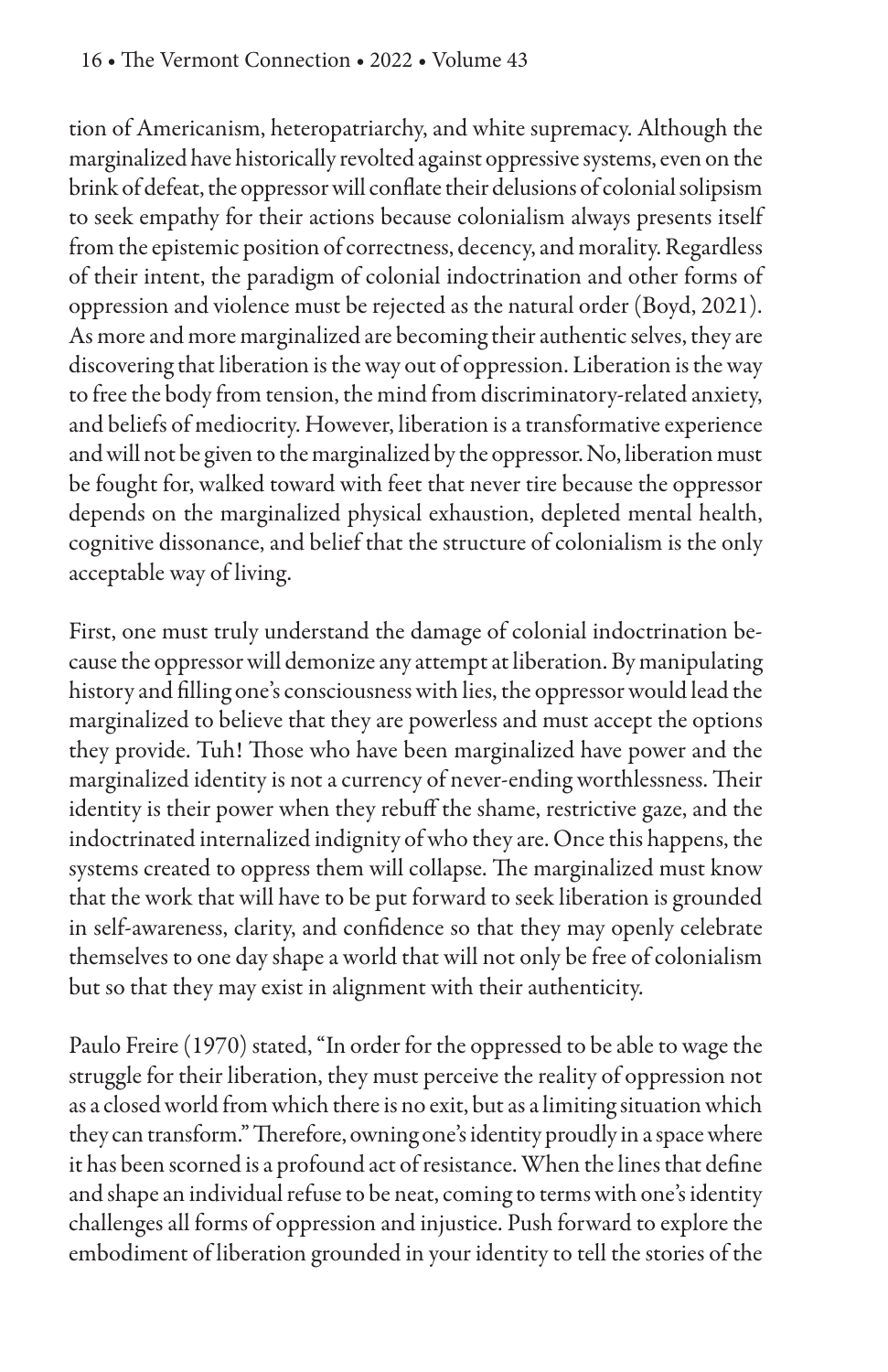protests, marches, rallies, and most importantly, the internal and external revolution to transform academia, culture, and society. The marginalized live in a world where social variables create a convergence of bias but know that the overt resistance naturally embodied within their minds and bodies is fundamentally unparalleled. One's authentic identity, joy, and presence are the linear force needed to undermine and destroy oppressive structures and reject the performative change that will ultimately slow liberatory progress. Without any doubt, know that the strength of one's ancestors goes against the dysfunctional pattern of colonialism.

The past struggles of the historically marginalized will illuminate the liberatory processes in multiple contexts and ground the idea of freedom in concrete circumstances where the marginalized must demonstrate their power in the ongoing praxis and long-awaited triumph over the oppressor and the systems that they employ. The most liberating thing the marginalized can do is stop surrendering to the heteropatriarchal, white supremacist ideologies as the foundational ways of life. Your identity is yours and should not be dictated by the scope of colonial indoctrination. Unbind to release oneself from the restraint of assimilation. Resist to withstand the actions of oppression. Never compromise to the fallacies that will only pacify the oppressor. Never waiver because your commitment is to your authenticity. Most importantly, never surrender your integrity so that you may be unrestricted by the truth in your identity while maintaining a steadfast commitment toward your liberation.